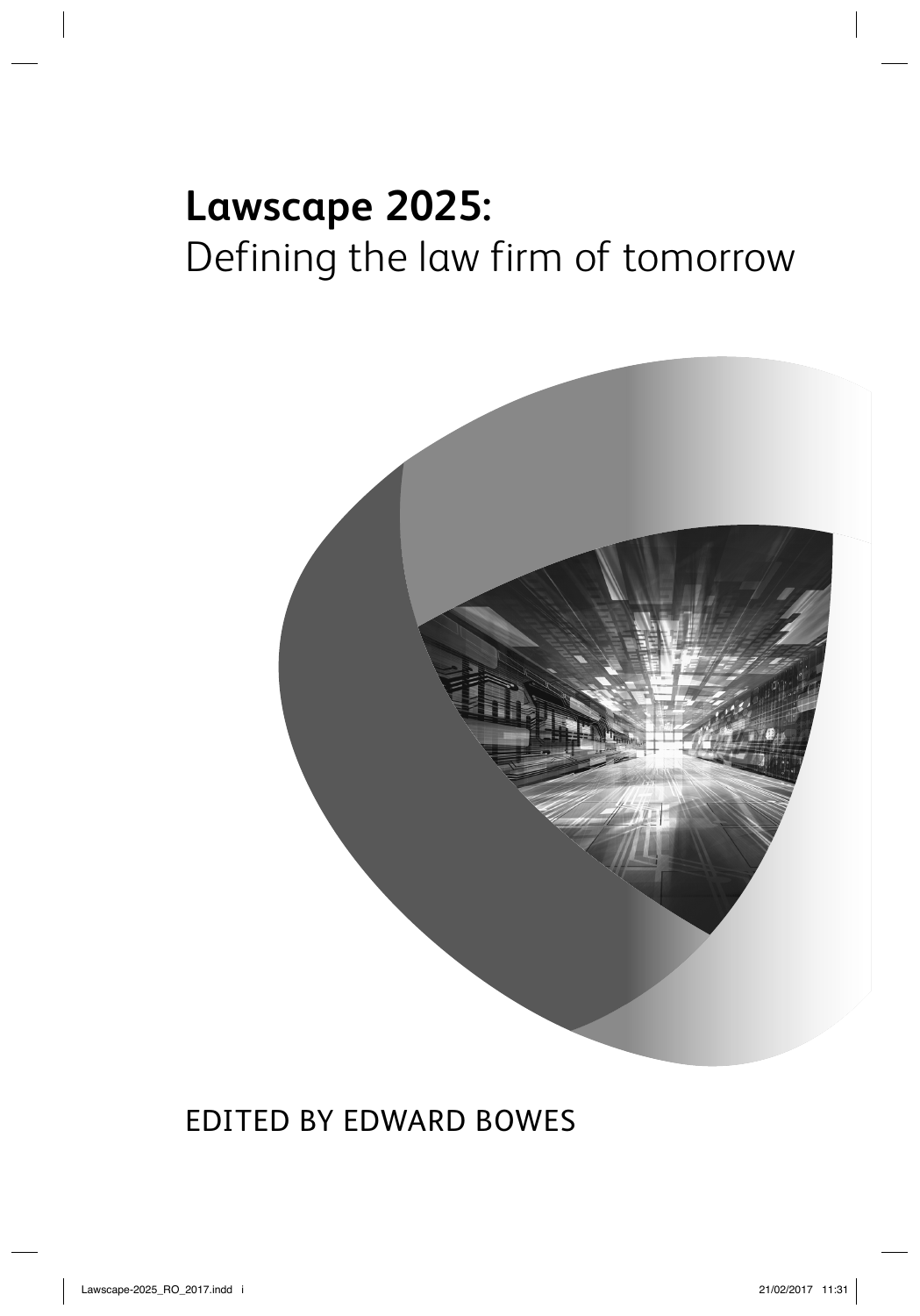**Head of events and books** Leah Darbyshire

**Commissioning editor** Laura Slater

**Editorial assistant** Edward Bowes

Published by ARK Group:

UK, Europe and Asia office 6–14 Underwood Street London, N1 7JQ United Kingdom Tel: +44(0) 207 566 5792 publishing@ark-group.com

North America office 4408 N. Rockwood Drive, Suite 150 Peoria IL 61614 United States Tel: +1 (309) 495 2853 publishingna@ark-group.com

www.ark-group.com

Layout by Susie Bell, www.f-12.co.uk

Printed by Canon (UK) Ltd, Cockshot Hill, Reigate, RH2 8BF, United Kingdom

ISBN: 978-1-78358-278-5

A catalogue record for this book is available from the British Library

© 2017 ARK Group

All rights reserved. No part of this publication may be reproduced or transmitted in any form or by any means, except in accordance with the provisions of the Copyright, Designs and Patents Act 1988 or under terms of a licence issued by the Copyright Licencing Agency in respect of photocopying and/or reprographic reproduction. Application for permission for other use of copyright material, including permission to reproduce extracts in other published works, should be made in writing to the publishers. Full acknowledgement of author, publisher, and source must be given.

DISCLAIMER

This publication is intended as a general guide only. The information and opinions it contains are not intended to provide legal advice. The publishers bear no responsibility for any errors or omissions contained herein.

ARK Group is a division of Wilmington plc. The company is registered in England & Wales with company number 2931372 GB

Registered office: 6-14 Underwood Street, London N1 7JQ. VAT Number: GB 899 3725 51.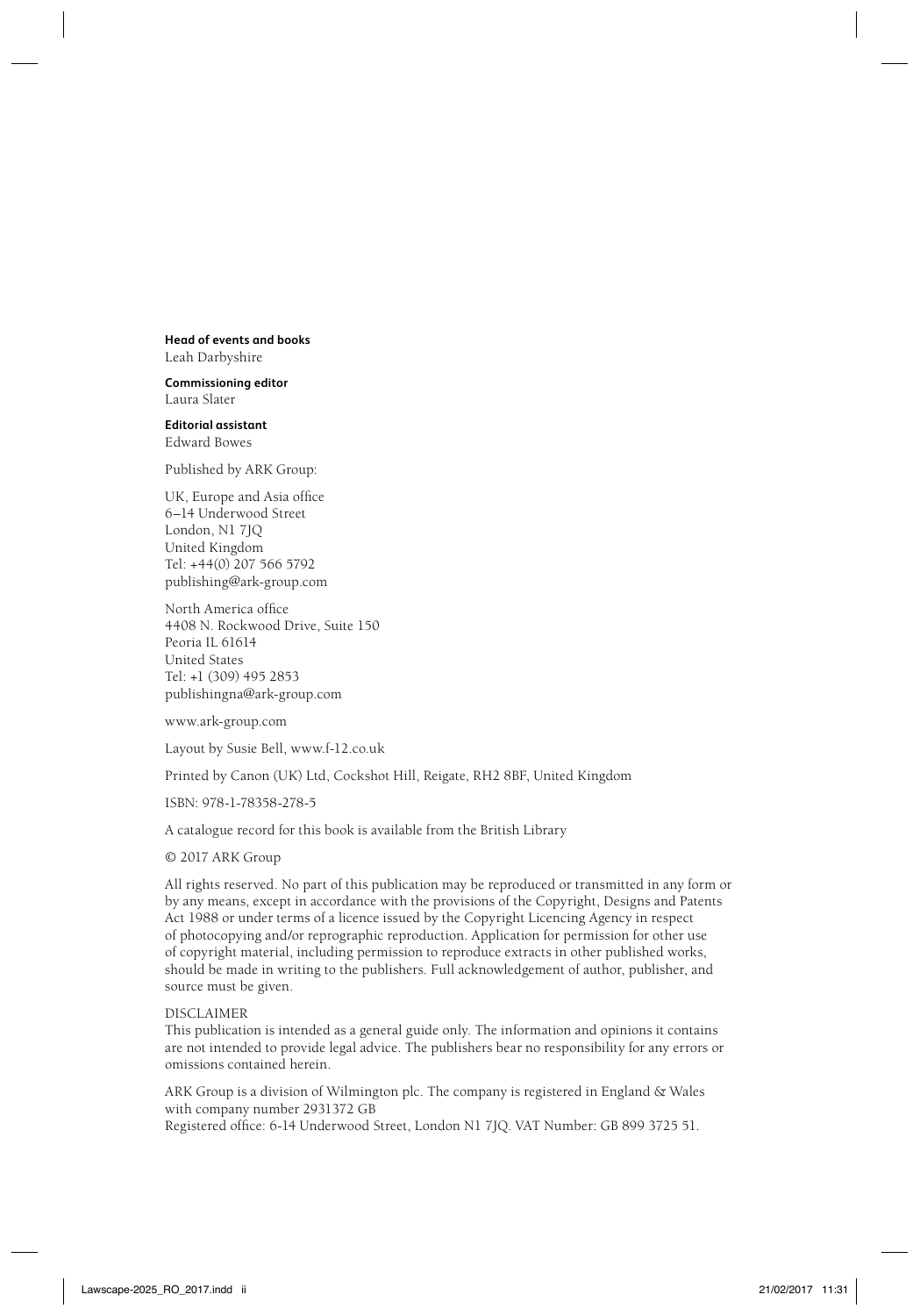## **Contents**

| Chapter 1: Foretelling the future - The practice of law as it will be 0   |  |
|---------------------------------------------------------------------------|--|
| By Thomas Berman, senior principal at Berman & Associates                 |  |
|                                                                           |  |
|                                                                           |  |
|                                                                           |  |
| Information availability and its utilization will define law firms in the |  |
|                                                                           |  |
|                                                                           |  |
| By Patricia Wheatley Burt                                                 |  |
|                                                                           |  |
|                                                                           |  |
|                                                                           |  |
|                                                                           |  |
| Expansion drives - Risky if not planned properly  0                       |  |
| Case study 1: A holding group for multiple delivery structures 0          |  |
| Client benefits of different business models  0                           |  |
|                                                                           |  |
| Chapter 3: Leading the organization of the future 0                       |  |
| By Bob Murray and Alicia Fortinberry                                      |  |
|                                                                           |  |
|                                                                           |  |
|                                                                           |  |
|                                                                           |  |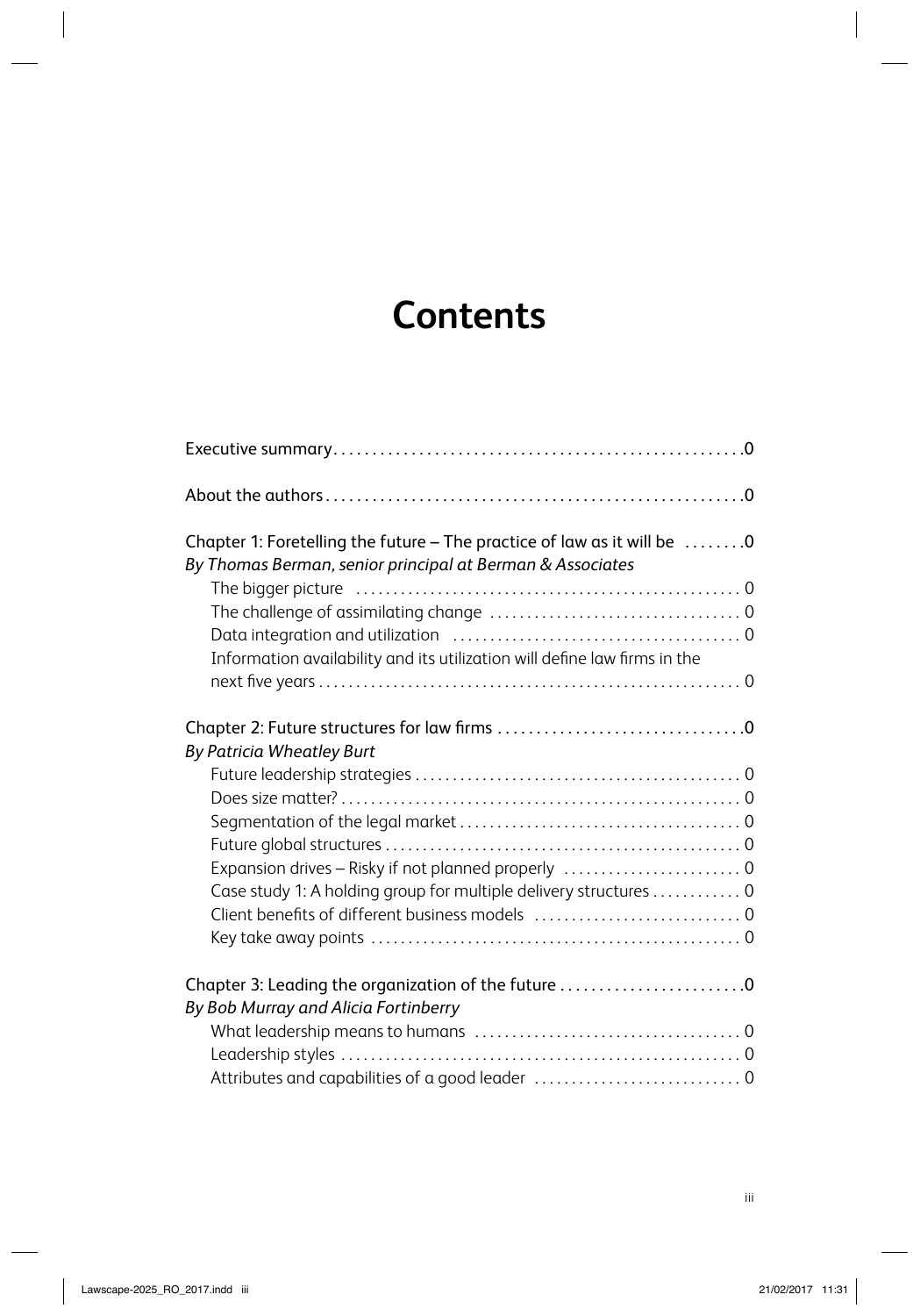#### Contents

| Chapter 4: Compensation - A whole new set of rules0                               |  |
|-----------------------------------------------------------------------------------|--|
| By Thomas Berman, principal at Berman & Associates                                |  |
|                                                                                   |  |
| Assessing the impact of your compensation program  0                              |  |
|                                                                                   |  |
|                                                                                   |  |
| Chapter 5: GENgagement <sup>™</sup> with work, the firm, and across generations 0 |  |
| By Phyllis Weiss Haserot, president of Practice Development Counsel               |  |
|                                                                                   |  |
|                                                                                   |  |
|                                                                                   |  |
|                                                                                   |  |
| By John Alber, futurist at the International Legal Technology Association         |  |
|                                                                                   |  |
|                                                                                   |  |
|                                                                                   |  |
|                                                                                   |  |
|                                                                                   |  |
|                                                                                   |  |
|                                                                                   |  |
|                                                                                   |  |
| From Strategic Intelligence (2016)                                                |  |
| O. Chapter 7: Harmony and analytics - Building the predictive organization .0     |  |
| By Eric Hunter, director of knowledge, technology & innovation strategies at      |  |
| Bradford & Barthel LLP and the executive director of Spherical Models LLC         |  |
|                                                                                   |  |
| Social consumer systems, analytics, and reshaping the organization  0             |  |
|                                                                                   |  |
|                                                                                   |  |
|                                                                                   |  |
|                                                                                   |  |
|                                                                                   |  |
|                                                                                   |  |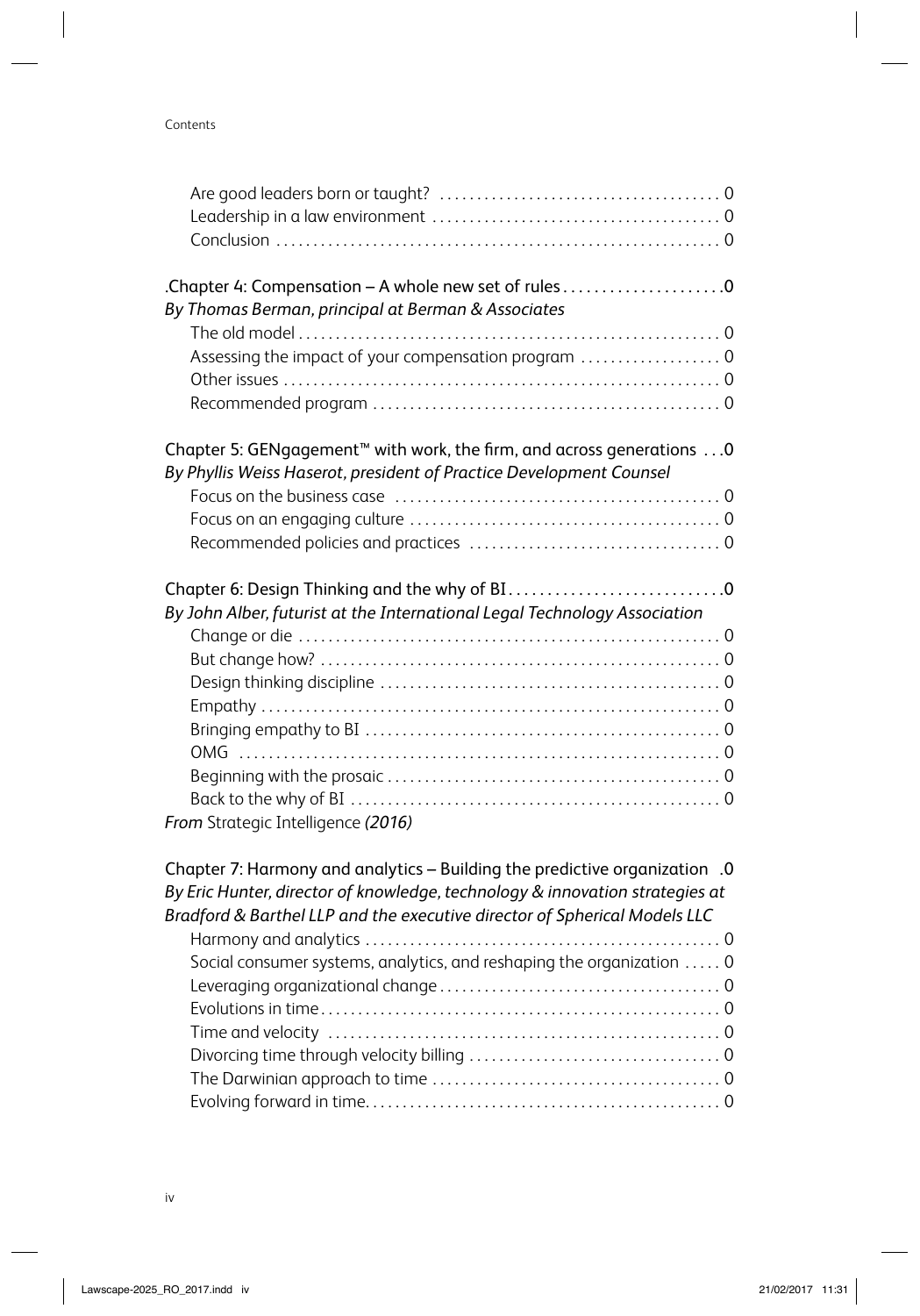Lawscape 2025: Defining the law firm of tomorrow

| From The Sherlock Syndrome (2014) |  |  |
|-----------------------------------|--|--|

Chapter 8: Embracing the robot revolution . . . . . . . . . . . . . . . . . . . . . . . . . . . . . . .0 By Rohit Talwart, chief executive officer of Fast Future Publishing and Steve *Wells, chief executive officer of Informing Choices and operations director of Fast Future Publishing*

| By Joanna Goodman |  |
|-------------------|--|
|                   |  |
|                   |  |
|                   |  |
|                   |  |
|                   |  |
| By John Alber     |  |

| Chapter 11: Using knowledge management to increase firm profitability          |
|--------------------------------------------------------------------------------|
| By Jack Bostelman, president of KM/JD Consulting LLC, and Chris Boyd,          |
| senior director of professional services, Wilson Sonsini Goodrich & Rosati LLP |
| First financial case study - Practice efficiency improvements  0               |
|                                                                                |
|                                                                                |
| Second financial case study – shift work from partners to associates  0        |
| Third financial case study - more efficient partner pitch preparation  0       |
|                                                                                |
|                                                                                |
| Appendix B – How to start/restart a KM practice efficiency program 0           |
|                                                                                |
| Chapter 12: "Intelligent marketing" - Practical marketing activities that      |
|                                                                                |
| By Doug McPherson, director of size 101/2 boots                                |
|                                                                                |
| What is the difference between "intelligent marketing" and "tick-box           |
|                                                                                |